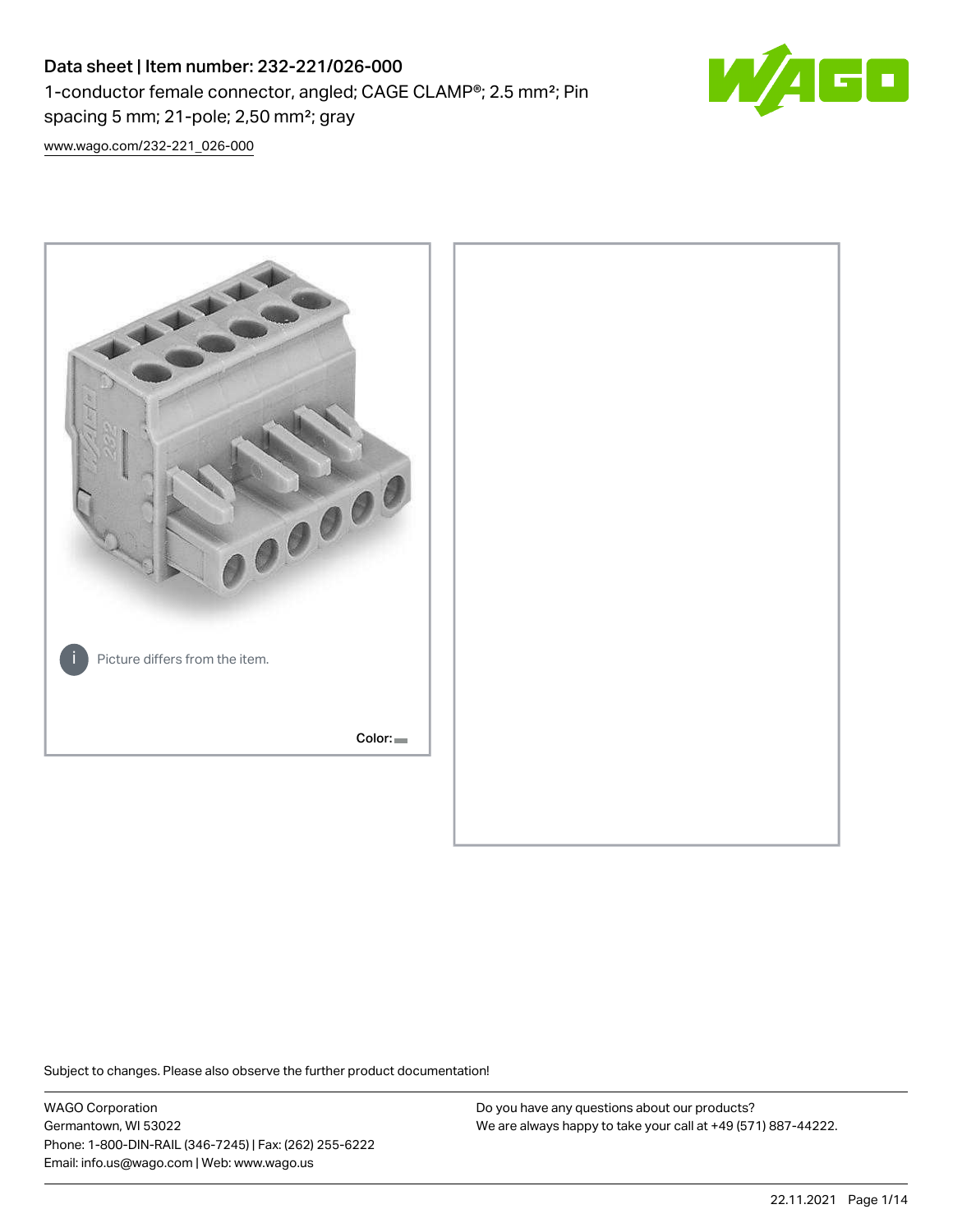

Dimensions in mm

 $L =$  (pole no. x pin spacing) + 1.5 mm + 0.9 mm

2- to 3-pole female connectors – one latch only

#### Item description

- **Universal connection for all conductor types**
- Easy cable pre-assembly and on-unit wiring via vertical and horizontal CAGE CLAMP<sup>®</sup> actuation  $\blacksquare$
- $\blacksquare$ Integrated test ports
- $\blacksquare$ With coding fingers

Subject to changes. Please also observe the further product documentation! Data

WAGO Corporation Germantown, WI 53022 Phone: 1-800-DIN-RAIL (346-7245) | Fax: (262) 255-6222 Email: info.us@wago.com | Web: www.wago.us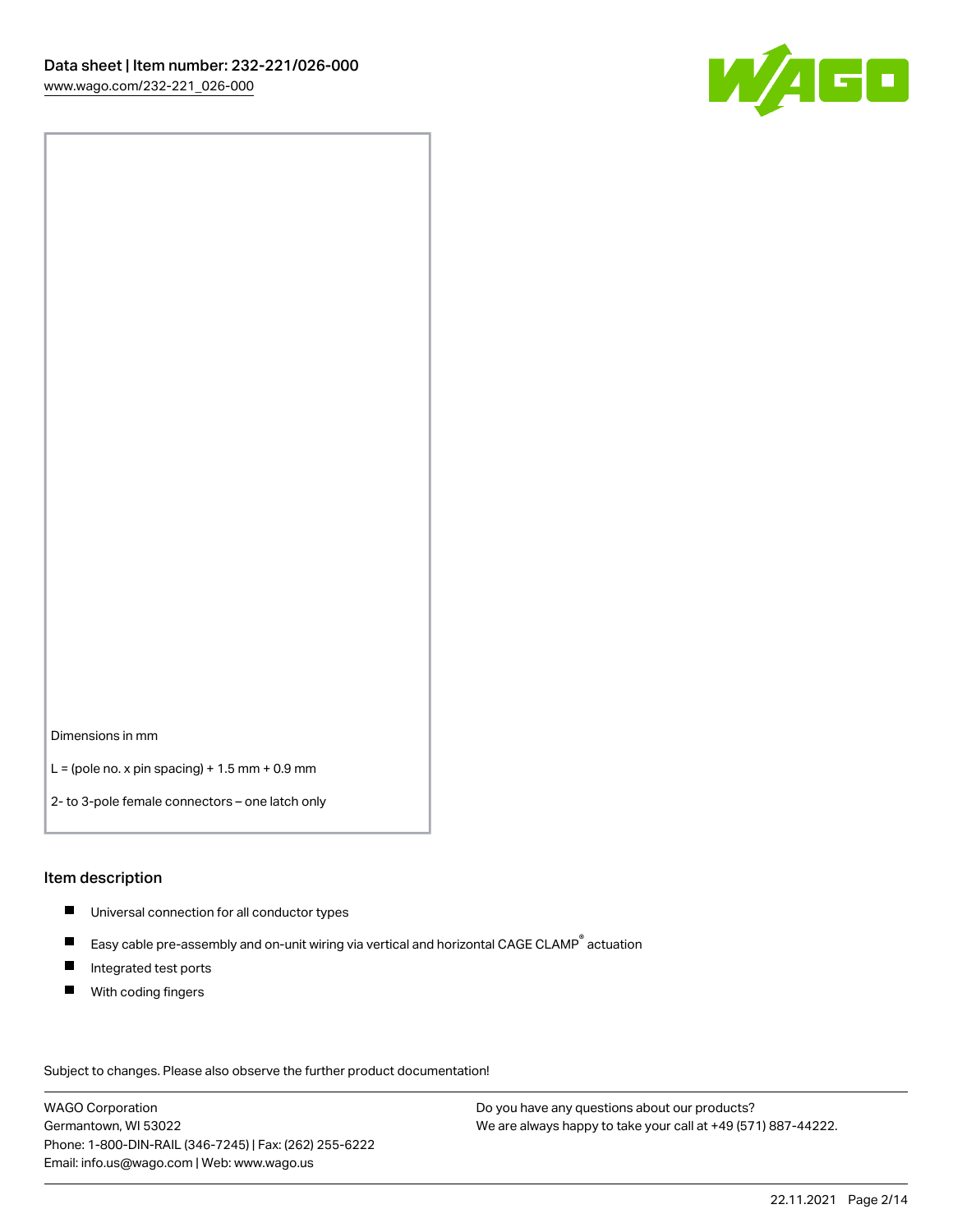

# Data Notes

| Safety information 1 | The MCS-MULTI CONNECTION SYSTEM includes connectors<br>without breaking capacity in accordance with DIN EN 61984. When<br>used as intended, these connectors must not be connected<br>/disconnected when live or under load. The circuit design should<br>ensure header pins, which can be touched, are not live when<br>unmated. |
|----------------------|-----------------------------------------------------------------------------------------------------------------------------------------------------------------------------------------------------------------------------------------------------------------------------------------------------------------------------------|
| Variants:            | Gold-plated or partially gold-plated contact surfaces<br>Other versions (or variants) can be requested from WAGO Sales or<br>configured at https://configurator.wago.com/                                                                                                                                                         |

### Electrical data

# IEC Approvals

| Ratings per                 | IEC/EN 60664-1                                                        |
|-----------------------------|-----------------------------------------------------------------------|
| Rated voltage (III / 3)     | 320 V                                                                 |
| Rated surge voltage (III/3) | 4 <sub>k</sub> V                                                      |
| Rated voltage (III/2)       | 320 V                                                                 |
| Rated surge voltage (III/2) | 4 <sub>k</sub> V                                                      |
| Nominal voltage (II/2)      | 630 V                                                                 |
| Rated surge voltage (II/2)  | 4 <sub>k</sub> V                                                      |
| Rated current               | 14A                                                                   |
| Legend (ratings)            | $(III / 2)$ $\triangle$ Overvoltage category III / Pollution degree 2 |

### UL Approvals

| Approvals per                  | UL 1059 |
|--------------------------------|---------|
| Rated voltage UL (Use Group B) | 300 V   |
| Rated current UL (Use Group B) | 15 A    |
| Rated voltage UL (Use Group D) | 300 V   |
| Rated current UL (Use Group D) | 10 A    |

# Ratings per UL

| Rated voltage UL 1977 | 500 V |
|-----------------------|-------|
| Rated current UL 1977 | . .   |

# CSA Approvals

Approvals per CSA

Subject to changes. Please also observe the further product documentation!

| <b>WAGO Corporation</b>                                | Do you have any questions about our products?                 |
|--------------------------------------------------------|---------------------------------------------------------------|
| Germantown, WI 53022                                   | We are always happy to take your call at +49 (571) 887-44222. |
| Phone: 1-800-DIN-RAIL (346-7245)   Fax: (262) 255-6222 |                                                               |
| Email: info.us@wago.com   Web: www.wago.us             |                                                               |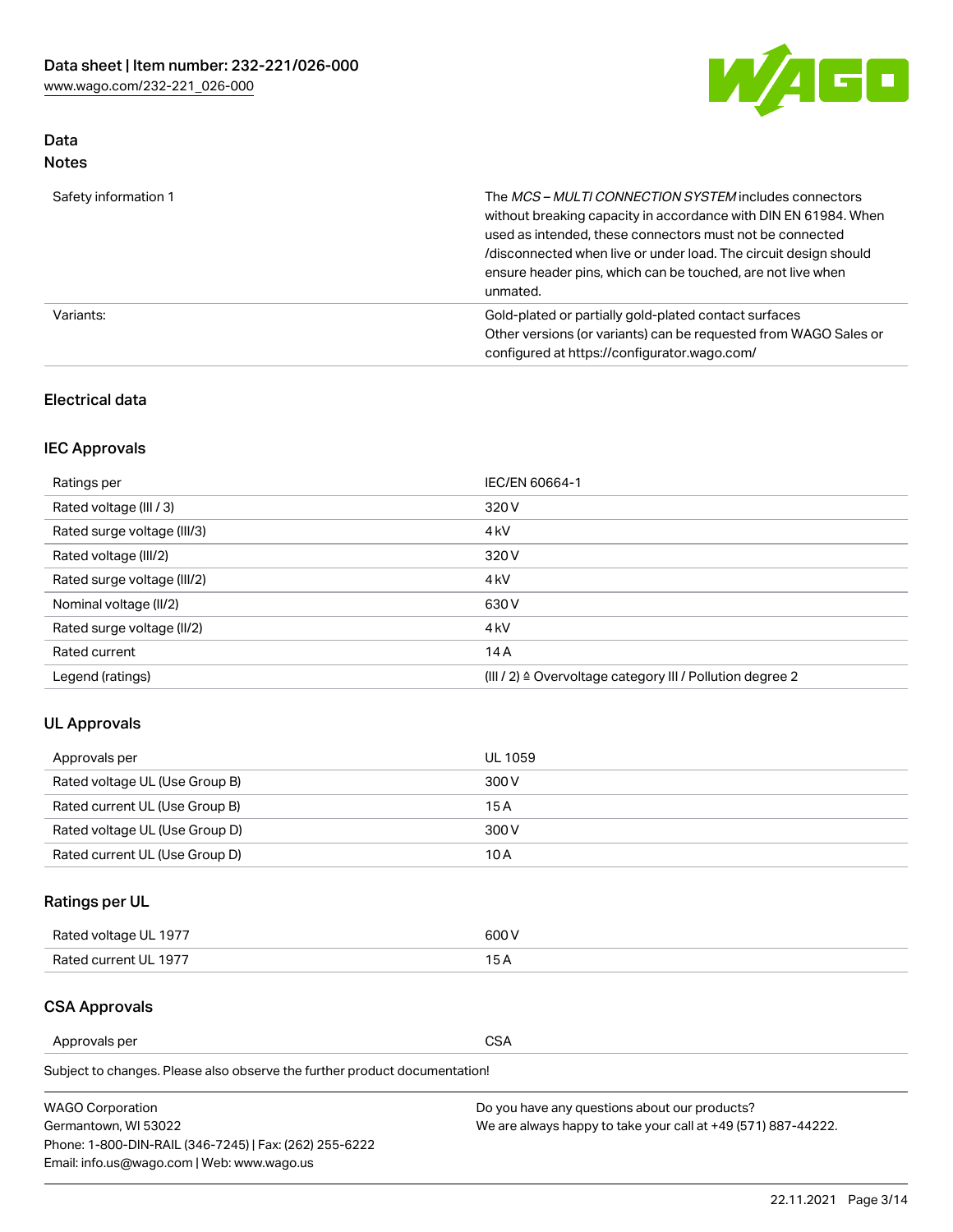[www.wago.com/232-221\\_026-000](http://www.wago.com/232-221_026-000)



| Rated voltage CSA (Use Group B) | 300 V |
|---------------------------------|-------|
| Rated current CSA (Use Group B) | 15 A  |
| Rated voltage CSA (Use Group D) | 300 V |
| Rated current CSA (Use Group D) | 10 A  |

#### Connection data

| Total number of connection points |  |
|-----------------------------------|--|
| Total number of potentials        |  |
| Number of connection types        |  |
| Number of levels                  |  |

# Connection 1

| Connection technology                             | CAGE CLAMP®                            |
|---------------------------------------------------|----------------------------------------|
| Actuation type                                    | Operating tool                         |
| Solid conductor                                   | $0.082.5$ mm <sup>2</sup> / 28  12 AWG |
| Fine-stranded conductor                           | $0.082.5$ mm <sup>2</sup> / 28  12 AWG |
| Fine-stranded conductor; with insulated ferrule   | $0.251.5$ mm <sup>2</sup>              |
| Fine-stranded conductor; with uninsulated ferrule | $0.252.5$ mm <sup>2</sup>              |
| Strip length                                      | $89$ mm $/ 0.310.35$ inch              |
| Number of poles                                   | 21                                     |
| Conductor entry direction to mating direction     | 90°                                    |

### Physical data

| Pin spacing | 5 mm / 0.197 inch     |
|-------------|-----------------------|
| Width       | 107.4 mm / 4.228 inch |
| Height      | 19.9 mm / 0.783 inch  |
| Depth       | 22.75 mm / 0.896 inch |

### Mechanical data

| --<br>Design | angled<br>. . |
|--------------|---------------|
|              |               |

### Plug-in connection

| Contact type (pluggable connector) | Female connector/socket |
|------------------------------------|-------------------------|
| Connector (connection type)        | for conductor           |
| Mismating protection               | No                      |
| Locking of plug-in connection      | Without                 |

Subject to changes. Please also observe the further product documentation!

| <b>WAGO Corporation</b>                                | Do you have any questions about our products?                 |
|--------------------------------------------------------|---------------------------------------------------------------|
| Germantown, WI 53022                                   | We are always happy to take your call at +49 (571) 887-44222. |
| Phone: 1-800-DIN-RAIL (346-7245)   Fax: (262) 255-6222 |                                                               |
| Email: info.us@wago.com   Web: www.wago.us             |                                                               |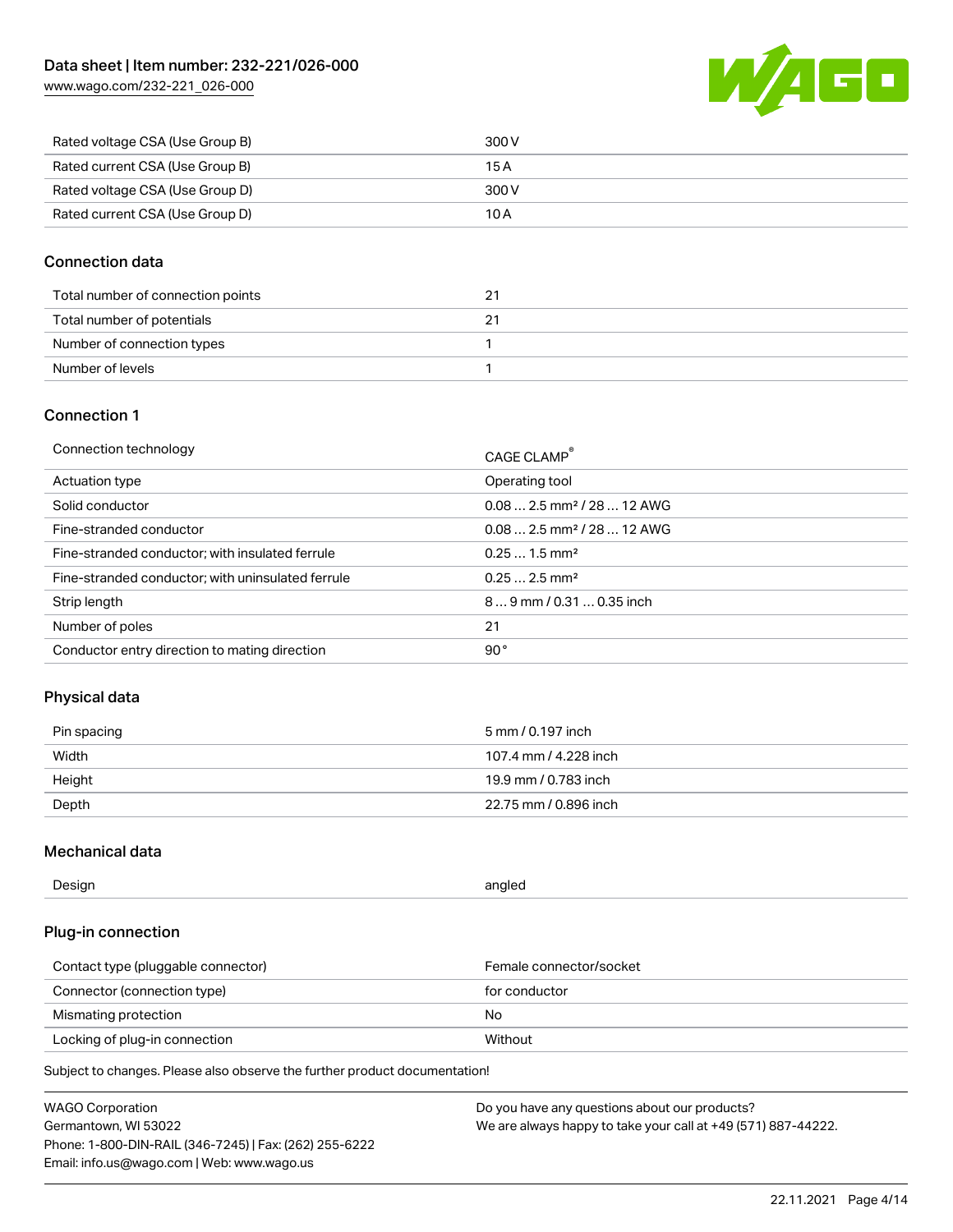

# Material data

| Color                       | gray                              |
|-----------------------------|-----------------------------------|
| Material group              |                                   |
| Insulation material         | Polyamide (PA66)                  |
| Flammability class per UL94 | V <sub>0</sub>                    |
| Clamping spring material    | Chrome nickel spring steel (CrNi) |
| Contact material            | Copper alloy                      |
| Contact plating             | tin-plated                        |
| Fire load                   | 0.637 MJ                          |
| Weight                      | 39.2 g                            |

# Environmental requirements

| Limit temperature range<br>$\blacksquare$ . The contract of the contract of the contract of the contract of the contract of the contract of the contract of the contract of the contract of the contract of the contract of the contract of the contract of the | . +85 °Ր<br>-60 |  |
|-----------------------------------------------------------------------------------------------------------------------------------------------------------------------------------------------------------------------------------------------------------------|-----------------|--|
|-----------------------------------------------------------------------------------------------------------------------------------------------------------------------------------------------------------------------------------------------------------------|-----------------|--|

#### Commercial data

| Product Group         | 3 (Multi Conn. System) |
|-----------------------|------------------------|
| PU (SPU)              | 10 Stück               |
| Packaging type        | box                    |
| Country of origin     | PL                     |
| <b>GTIN</b>           | 4044918388573          |
| Customs tariff number | 8536694040             |

# Approvals / Certificates

#### Country specific Approvals

| Logo       | Approval                                            | <b>Additional Approval Text</b> | Certificate<br>name |
|------------|-----------------------------------------------------|---------------------------------|---------------------|
|            | CВ<br><b>DEKRA Certification B.V.</b>               | IEC 61984                       | NL-39756            |
|            | <b>CSA</b><br><b>DEKRA Certification B.V.</b>       | C <sub>22.2</sub>               | 1466354             |
| EMA<br>EUR | <b>KEMA/KEUR</b><br><b>DEKRA Certification B.V.</b> | EN 61984                        | 2190761.01          |

#### Ship Approvals

Subject to changes. Please also observe the further product documentation!

| <b>WAGO Corporation</b>                                | Do you have any questions about our products?                 |
|--------------------------------------------------------|---------------------------------------------------------------|
| Germantown, WI 53022                                   | We are always happy to take your call at +49 (571) 887-44222. |
| Phone: 1-800-DIN-RAIL (346-7245)   Fax: (262) 255-6222 |                                                               |
| Email: info.us@wago.com   Web: www.wago.us             |                                                               |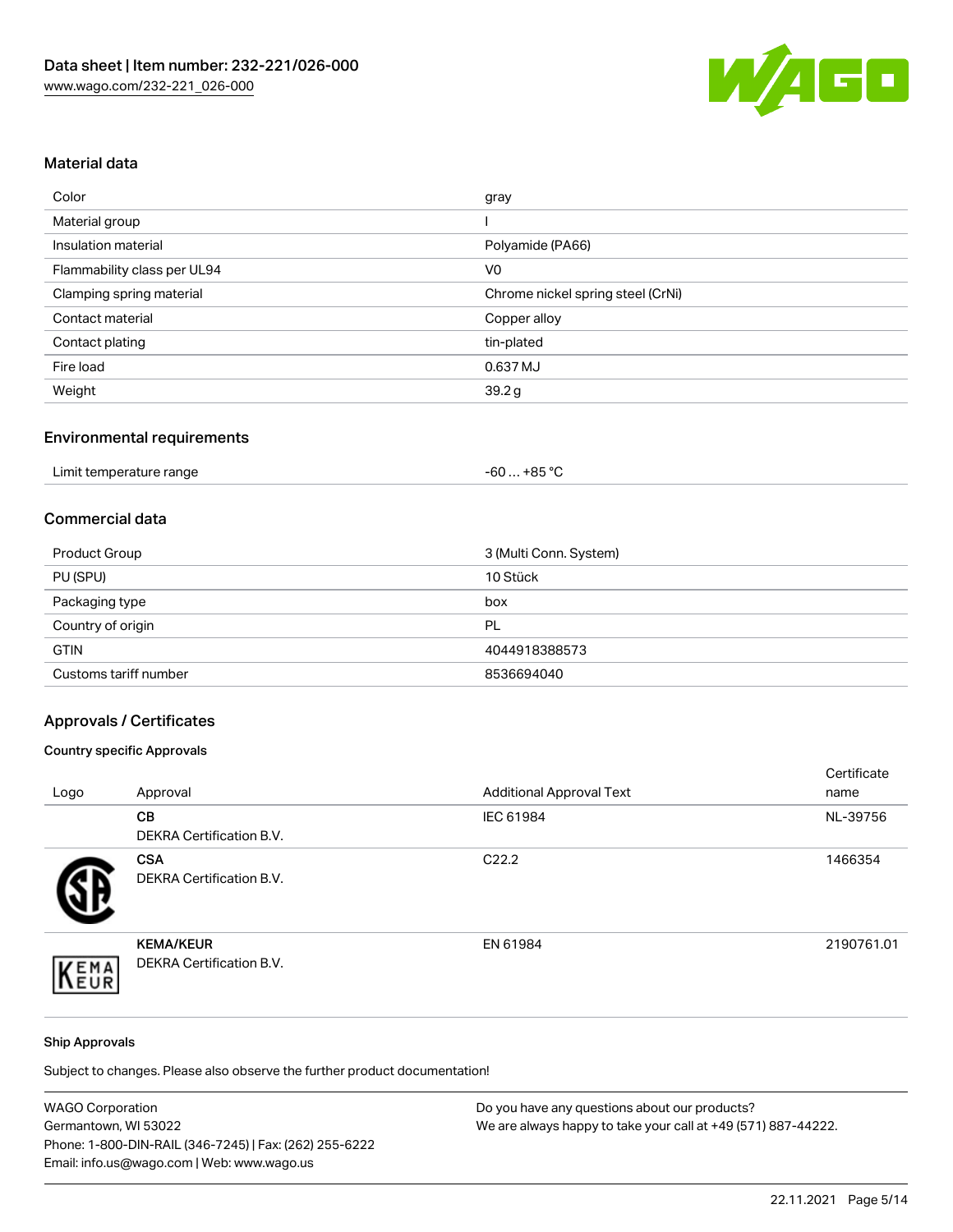

| Logo<br>Approval<br><b>Additional Approval Text</b><br><b>ABS</b><br>ABS<br>American Bureau of Shipping<br><b>BV</b><br>IEC 60998<br>Bureau Veritas S.A.<br><b>DNV GL</b><br>$\overline{\phantom{0}}$<br>Det Norske Veritas, Germanischer Lloyd | name<br>$19 -$<br>HG15869876-<br><b>PDA</b><br>11915/D0 BV<br>TAE 000016Z |
|-------------------------------------------------------------------------------------------------------------------------------------------------------------------------------------------------------------------------------------------------|---------------------------------------------------------------------------|
|                                                                                                                                                                                                                                                 |                                                                           |
|                                                                                                                                                                                                                                                 |                                                                           |
|                                                                                                                                                                                                                                                 |                                                                           |
| <b>UL-Approvals</b>                                                                                                                                                                                                                             |                                                                           |
| <b>Additional Approval Text</b><br>Approval<br>Logo                                                                                                                                                                                             | Certificate<br>name                                                       |
| UL<br>UL 1059<br>Underwriters Laboratories Inc.                                                                                                                                                                                                 | E45172                                                                    |
| <b>UR</b><br><b>UL 1977</b><br>Underwriters Laboratories Inc.                                                                                                                                                                                   | E45171                                                                    |
| Counterpart                                                                                                                                                                                                                                     |                                                                           |
| Item no.231-621<br>www.wago.com/231-621<br>Male connector; 21-pole; Pin spacing 5 mm; gray                                                                                                                                                      |                                                                           |
| Item no.231-151/001-000<br>www.wago.com/231-151/001-000<br>Male header; 21-pole; THT; 1.0 x 1.0 mm solder pin; straight; pin spacing 5 mm; gray                                                                                                 |                                                                           |
| Item no.231-451/001-000<br>www.wago.com/231-451/001-000<br>Male header; 21-pole; THT; 1.0 x 1.0 mm solder pin; angled; pin spacing 5 mm; gray                                                                                                   |                                                                           |
| <b>Optional accessories</b><br>Jumpers                                                                                                                                                                                                          |                                                                           |
| Jumper                                                                                                                                                                                                                                          |                                                                           |
| Subject to changes. Please also observe the further product documentation!                                                                                                                                                                      |                                                                           |

WAGO Corporation Germantown, WI 53022 Phone: 1-800-DIN-RAIL (346-7245) | Fax: (262) 255-6222 Email: info.us@wago.com | Web: www.wago.us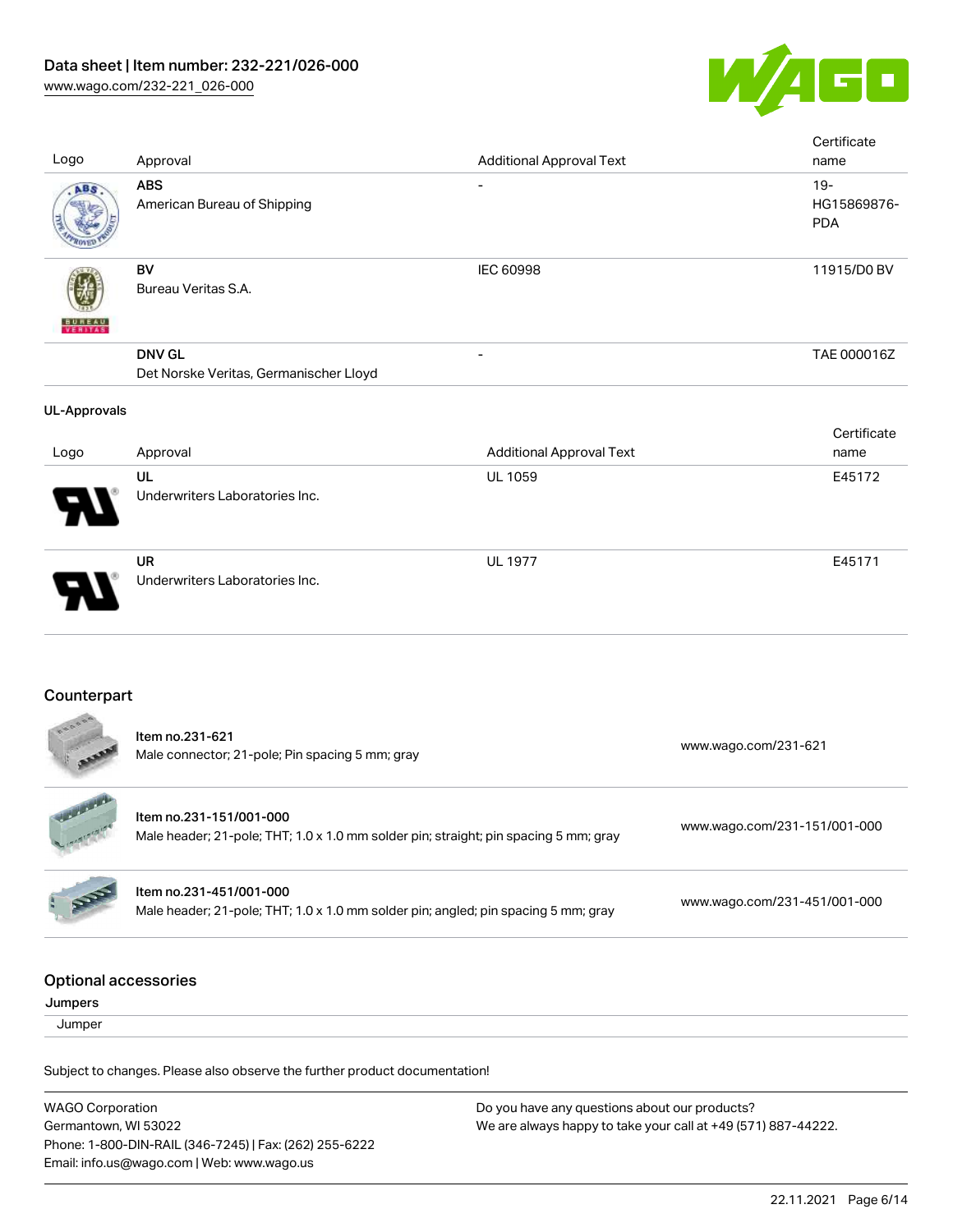# Data sheet | Item number: 232-221/026-000

Phone: 1-800-DIN-RAIL (346-7245) | Fax: (262) 255-6222

Email: info.us@wago.com | Web: www.wago.us

[www.wago.com/232-221\\_026-000](http://www.wago.com/232-221_026-000)



|                         | ltem no.: 231-905<br>Jumper; for conductor entry; 5-way; insulated; gray                                        | www.wago.com/231-905                                          |
|-------------------------|-----------------------------------------------------------------------------------------------------------------|---------------------------------------------------------------|
|                         | Item no.: 231-903<br>Jumper; for conductor entry; 3-way; insulated; gray                                        | www.wago.com/231-903                                          |
|                         | Item no.: 231-907<br>Jumper; for conductor entry; 7-way; insulated; gray                                        | www.wago.com/231-907                                          |
|                         | ltem no.: 231-910<br>Jumper; for conductor entry; 10-way; insulated; gray                                       | www.wago.com/231-910                                          |
|                         | Item no.: 231-902<br>Jumper; for conductor entry; 2-way; insulated; gray                                        | www.wago.com/231-902                                          |
| Tools                   |                                                                                                                 |                                                               |
| Operating tool          |                                                                                                                 |                                                               |
|                         | Item no.: 209-130<br>Operating tool; suitable for 264, 280 and 281 Series; 1-way; of insulating material; white | www.wago.com/209-130                                          |
|                         | Item no.: 231-159<br>Operating tool; natural                                                                    | www.wago.com/231-159                                          |
|                         | Item no.: 231-231<br>Combination operating tool; red                                                            | www.wago.com/231-231                                          |
|                         | Item no.: 231-131<br>Operating tool; made of insulating material; 1-way; loose; white                           | www.wago.com/231-131                                          |
|                         | Item no.: 231-291<br>Operating tool; made of insulating material; 1-way; loose; red                             | www.wago.com/231-291                                          |
|                         | Item no.: 280-432<br>Operating tool; made of insulating material; 2-way; white                                  | www.wago.com/280-432                                          |
|                         | Item no.: 280-434<br>Operating tool; made of insulating material; 4-way                                         | www.wago.com/280-434                                          |
|                         | ltem no.: 280-437<br>Operating tool; made of insulating material; 7-way                                         | www.wago.com/280-437                                          |
|                         | Item no.: 280-440<br>Operating tool; made of insulating material; 10-way                                        | www.wago.com/280-440                                          |
|                         | Item no.: 280-435<br>Operating tool; made of insulating material; 5-way; gray                                   | www.wago.com/280-435                                          |
|                         | Item no.: 280-436<br>Operating tool; made of insulating material; 6-way                                         | www.wago.com/280-436                                          |
|                         | Subject to changes. Please also observe the further product documentation!                                      |                                                               |
| <b>WAGO Corporation</b> |                                                                                                                 | Do you have any questions about our products?                 |
| Germantown, WI 53022    |                                                                                                                 | We are always happy to take your call at +49 (571) 887-44222. |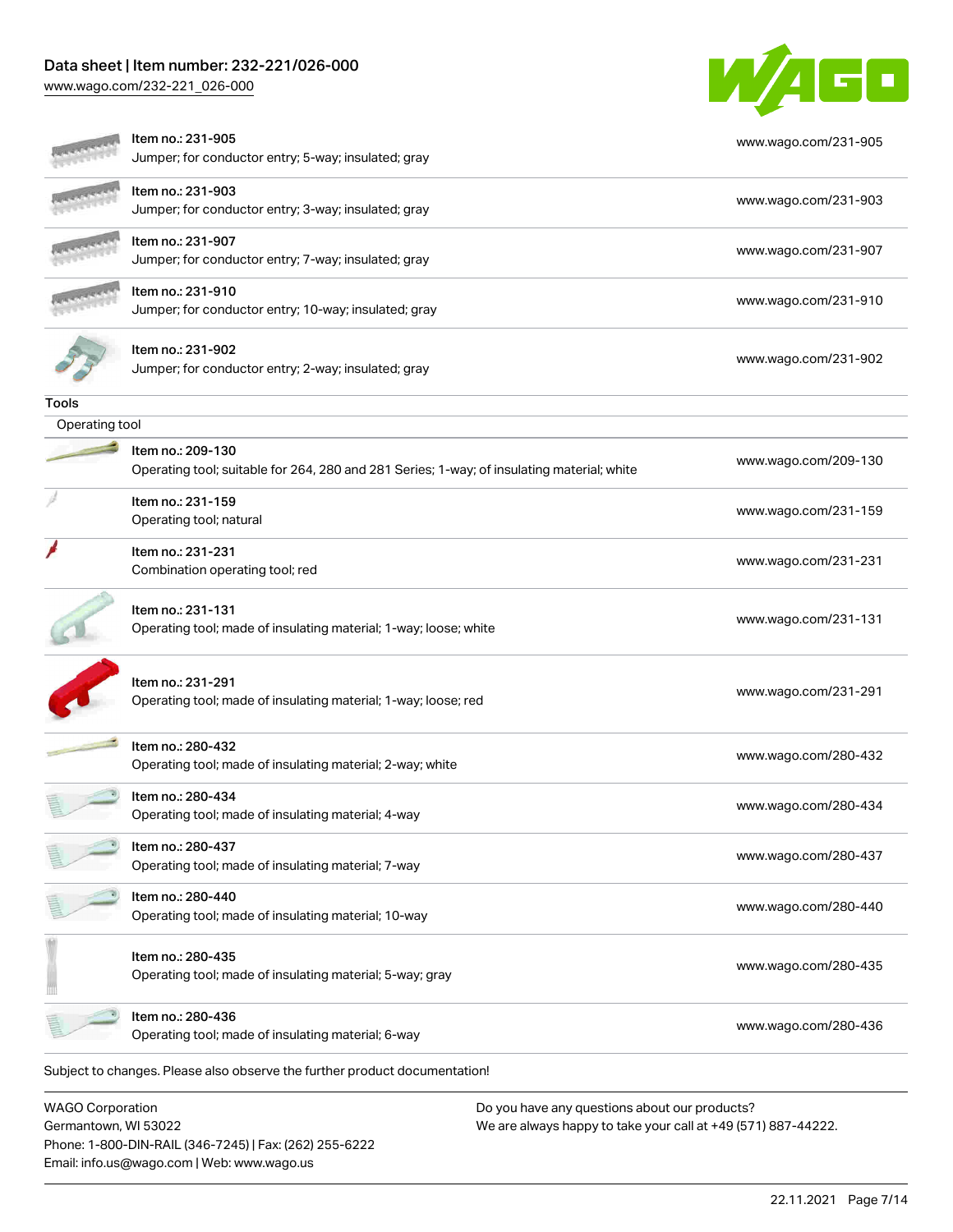[www.wago.com/232-221\\_026-000](http://www.wago.com/232-221_026-000)



#### Item no.: 280-438

nten no... 260-436<br>Operating tool; made of insulating material; 8-way [www.wago.com/280-438](http://www.wago.com/280-438)

| $\sim$                     | Item no.: 280-433                                                                                       | www.wago.com/280-433             |
|----------------------------|---------------------------------------------------------------------------------------------------------|----------------------------------|
|                            | Operating tool; made of insulating material; 3-way                                                      |                                  |
| Marking accessories        |                                                                                                         |                                  |
| Marking strip              |                                                                                                         |                                  |
|                            | Item no.: 210-331/500-103                                                                               |                                  |
|                            | Marking strips; as a DIN A4 sheet; MARKED; 1-12 (300x); Height of marker strip: 2.3 mm/0.091 in; Strip  | www.wago.com/210-331             |
|                            | length 182 mm; Horizontal marking; Self-adhesive; white                                                 | /500-103                         |
|                            | Item no.: 210-331/500-104                                                                               | www.wago.com/210-331             |
|                            | Marking strips; as a DIN A4 sheet; MARKED; 13-24 (300x); Height of marker strip: 2.3 mm/0.091 in; Strip | /500-104                         |
|                            | length 182 mm; Horizontal marking; Self-adhesive; white                                                 |                                  |
|                            | Item no.: 210-332/500-202                                                                               |                                  |
|                            | Marking strips; as a DIN A4 sheet; MARKED; 1-16 (160x); Height of marker strip: 3 mm; Strip length 182  | www.wago.com/210-332<br>/500-202 |
|                            | mm; Horizontal marking; Self-adhesive; white                                                            |                                  |
|                            | Item no.: 210-332/500-206                                                                               | www.wago.com/210-332             |
|                            | Marking strips; as a DIN A4 sheet; MARKED; 33-48 (160x); Height of marker strip: 3 mm; Strip length     | /500-206                         |
|                            | 182 mm; Horizontal marking; Self-adhesive; white                                                        |                                  |
|                            | Item no.: 210-332/500-205                                                                               | www.wago.com/210-332             |
|                            | Marking strips; as a DIN A4 sheet; MARKED; 1-32 (80x); Height of marker strip: 3 mm; Strip length 182   | /500-205                         |
|                            | mm; Horizontal marking; Self-adhesive; white                                                            |                                  |
|                            | Item no.: 210-332/500-204                                                                               |                                  |
|                            | Marking strips; as a DIN A4 sheet; MARKED; 17-32 (160x); Height of marker strip: 3 mm; Strip length     | www.wago.com/210-332<br>/500-204 |
|                            | 182 mm; Horizontal marking; Self-adhesive; white                                                        |                                  |
| Cover                      |                                                                                                         |                                  |
| Cover                      |                                                                                                         |                                  |
|                            | Item no.: 231-668                                                                                       |                                  |
|                            | Lockout caps; for covering unused clamping units; gray                                                  | www.wago.com/231-668             |
| <b>Testing accessories</b> |                                                                                                         |                                  |
| Testing accessories        |                                                                                                         |                                  |
|                            |                                                                                                         |                                  |
|                            | Item no.: 210-136                                                                                       | www.wago.com/210-136             |
|                            | Test plug; 2 mm Ø; with 500 mm cable                                                                    |                                  |
|                            | Item no.: 231-661                                                                                       |                                  |
|                            | Test plugs for female connectors; for 5 mm and 5.08 mm pin spacing; 2,50 mm <sup>2</sup> ; light gray   | www.wago.com/231-661             |
|                            |                                                                                                         |                                  |
| Ferrules                   |                                                                                                         |                                  |
| Ferrule                    |                                                                                                         |                                  |
|                            | Item no.: 216-101                                                                                       | www.wago.com/216-101             |
|                            | Ferrule; Sleeve for 0.5 mm <sup>2</sup> / AWG 22; uninsulated; electro-tin plated; silver-colored       |                                  |
|                            |                                                                                                         |                                  |
|                            | Subject to changes. Please also observe the further product documentation!                              |                                  |
| <b>WAGO Corporation</b>    | Do you have any questions about our products?                                                           |                                  |

 $W$ Germantown, WI 53022 Phone: 1-800-DIN-RAIL (346-7245) | Fax: (262) 255-6222 Email: info.us@wago.com | Web: www.wago.us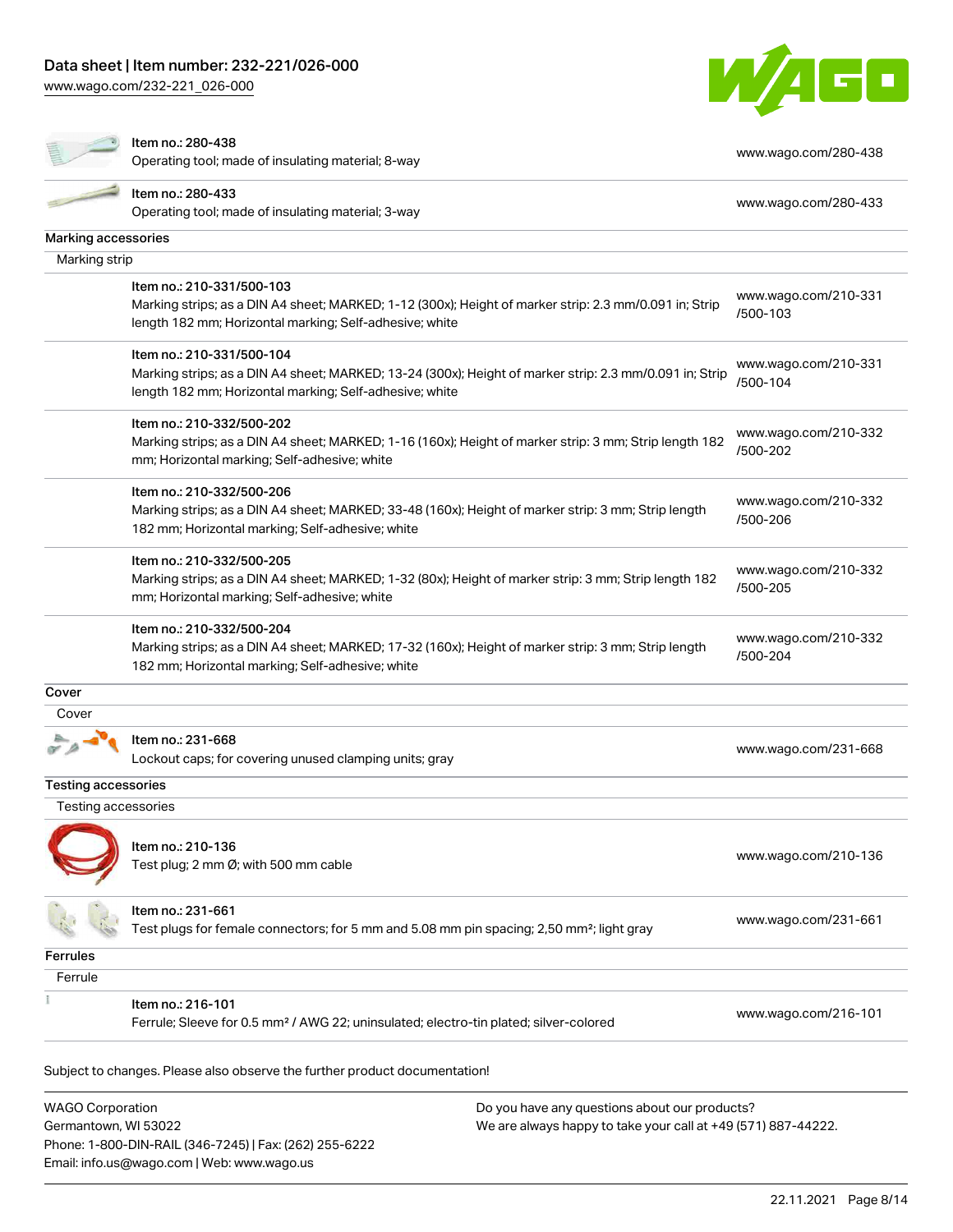# Data sheet | Item number: 232-221/026-000

[www.wago.com/232-221\\_026-000](http://www.wago.com/232-221_026-000)



|            | Item no.: 216-104<br>Ferrule; Sleeve for 1.5 mm <sup>2</sup> / AWG 16; uninsulated; electro-tin plated; silver-colored                                                             | www.wago.com/216-104 |
|------------|------------------------------------------------------------------------------------------------------------------------------------------------------------------------------------|----------------------|
|            | Item no.: 216-106<br>Ferrule; Sleeve for 2.5 mm <sup>2</sup> / AWG 14; uninsulated; electro-tin plated; silver-colored                                                             | www.wago.com/216-106 |
|            | Item no.: 216-102<br>Ferrule; Sleeve for 0.75 mm <sup>2</sup> / AWG 20; uninsulated; electro-tin plated; silver-colored                                                            | www.wago.com/216-102 |
|            | Item no.: 216-103<br>Ferrule; Sleeve for 1 mm <sup>2</sup> / AWG 18; uninsulated; electro-tin plated                                                                               | www.wago.com/216-103 |
| î.         | Item no.: 216-123<br>Ferrule; Sleeve for 1 mm <sup>2</sup> / AWG 18; uninsulated; electro-tin plated; silver-colored                                                               | www.wago.com/216-123 |
| $\ddot{x}$ | Item no.: 216-122<br>Ferrule; Sleeve for 0.75 mm <sup>2</sup> / AWG 20; uninsulated; electro-tin plated; silver-colored                                                            | www.wago.com/216-122 |
|            | Item no.: 216-124<br>Ferrule; Sleeve for 1.5 mm <sup>2</sup> / AWG 16; uninsulated; electro-tin plated                                                                             | www.wago.com/216-124 |
|            | Item no.: 216-142<br>Ferrule; Sleeve for 0.75 mm <sup>2</sup> / 18 AWG; uninsulated; electro-tin plated; electrolytic copper; gastight<br>crimped; acc. to DIN 46228, Part 1/08.92 | www.wago.com/216-142 |
| 1          | Item no.: 216-132<br>Ferrule; Sleeve for 0.34 mm <sup>2</sup> / AWG 24; uninsulated; electro-tin plated                                                                            | www.wago.com/216-132 |
| ī.         | Item no.: 216-121<br>Ferrule; Sleeve for 0.5 mm <sup>2</sup> / AWG 22; uninsulated; electro-tin plated; silver-colored                                                             | www.wago.com/216-121 |
|            | Item no.: 216-143<br>Ferrule; Sleeve for 1 mm <sup>2</sup> / AWG 18; uninsulated; electro-tin plated; electrolytic copper; gastight<br>crimped; acc. to DIN 46228, Part 1/08.92    | www.wago.com/216-143 |
| 1          | Item no.: 216-131<br>Ferrule; Sleeve for 0.25 mm <sup>2</sup> / AWG 24; uninsulated; electro-tin plated; silver-colored                                                            | www.wago.com/216-131 |
|            | Item no.: 216-141<br>Ferrule; Sleeve for 0.5 mm <sup>2</sup> / 20 AWG; uninsulated; electro-tin plated; electrolytic copper; gastight<br>crimped; acc. to DIN 46228, Part 1/08.92  | www.wago.com/216-141 |
| 1          | Item no.: 216-152<br>Ferrule; Sleeve for 0.34 mm <sup>2</sup> / AWG 24; uninsulated; electro-tin plated                                                                            | www.wago.com/216-152 |
|            | Item no.: 216-203<br>Ferrule; Sleeve for 1 mm <sup>2</sup> / AWG 18; insulated; electro-tin plated; red                                                                            | www.wago.com/216-203 |
|            | Item no.: 216-202<br>Ferrule; Sleeve for 0.75 mm <sup>2</sup> / 18 AWG; insulated; electro-tin plated; gray                                                                        | www.wago.com/216-202 |
|            | Item no.: 216-151<br>Ferrule; Sleeve for 0.25 mm <sup>2</sup> / AWG 24; uninsulated; electro-tin plated                                                                            | www.wago.com/216-151 |
| 1          | Item no.: 216-204<br>Ferrule; Sleeve for 1.5 mm <sup>2</sup> / AWG 16; insulated; electro-tin plated; black                                                                        | www.wago.com/216-204 |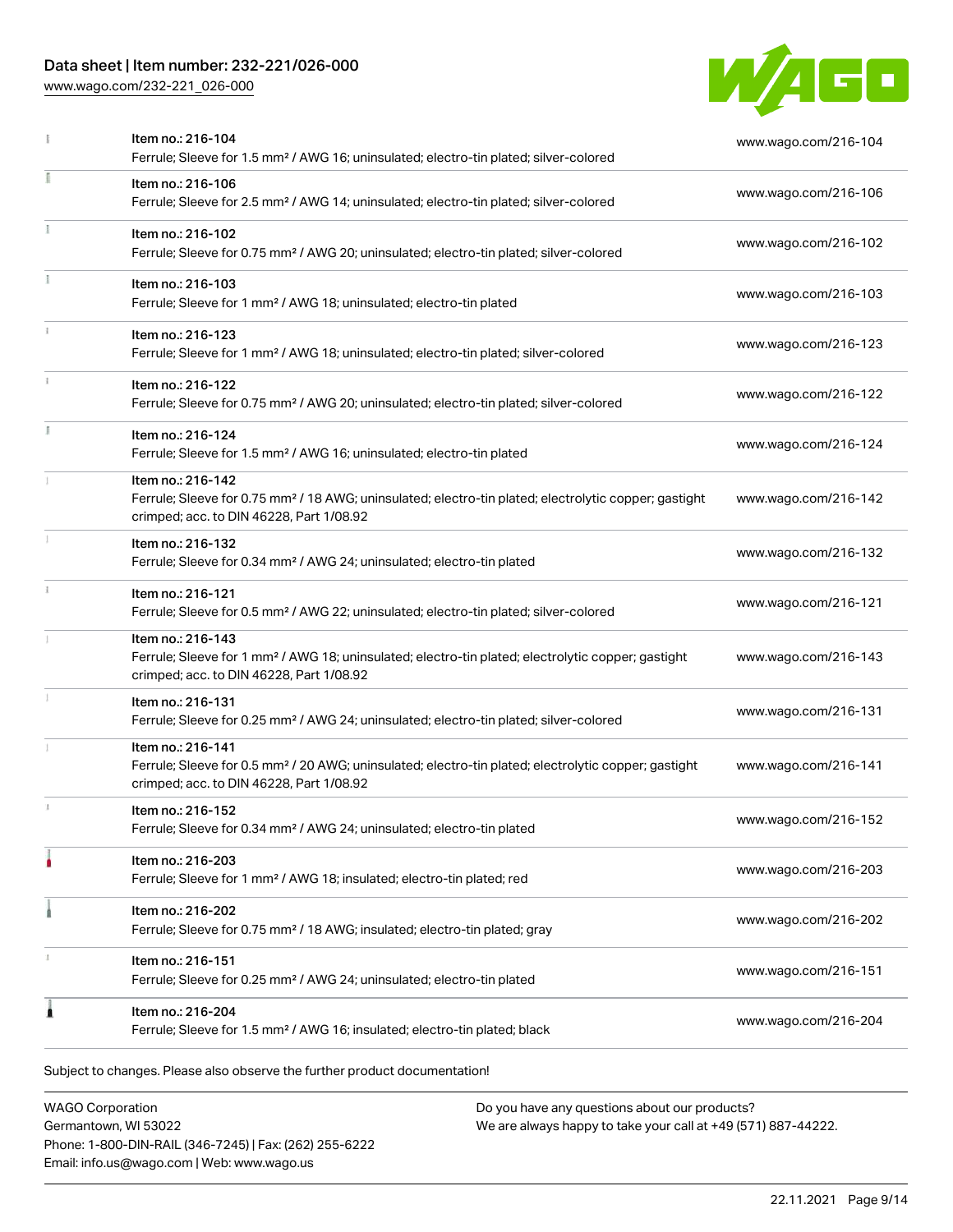# Data sheet | Item number: 232-221/026-000

[www.wago.com/232-221\\_026-000](http://www.wago.com/232-221_026-000)



|   | <b>WAGO Corporation</b><br>Do you have any questions about our products?                                                                                                                                |                      |
|---|---------------------------------------------------------------------------------------------------------------------------------------------------------------------------------------------------------|----------------------|
|   | Subject to changes. Please also observe the further product documentation!                                                                                                                              |                      |
|   | Item no.: 216-322<br>Ferrule; Sleeve for 0.34 mm <sup>2</sup> / 22 AWG; insulated; electro-tin plated; green                                                                                            | www.wago.com/216-322 |
|   | Item no.: 216-321<br>Ferrule; Sleeve for 0.25 mm <sup>2</sup> / AWG 24; insulated; electro-tin plated; yellow                                                                                           | www.wago.com/216-321 |
|   | Item no.: 216-301<br>Ferrule; Sleeve for 0.25 mm <sup>2</sup> / AWG 24; insulated; electro-tin plated; yellow                                                                                           | www.wago.com/216-301 |
|   | Item no.: 216-262<br>Ferrule; Sleeve for 0.75 mm <sup>2</sup> / 18 AWG; insulated; electro-tin plated; electrolytic copper; gastight<br>crimped; acc. to DIN 46228, Part 4/09.90; gray                  | www.wago.com/216-262 |
|   | Item no.: 216-284<br>Ferrule; Sleeve for 1.5 mm <sup>2</sup> / AWG 16; insulated; electro-tin plated; electrolytic copper; gastight<br>crimped; acc. to DIN 46228, Part 4/09.90; black                  | www.wago.com/216-284 |
| 1 | Item no.: 216-264<br>Ferrule; Sleeve for 1.5 mm <sup>2</sup> / AWG 16; insulated; electro-tin plated; electrolytic copper; gastight<br>crimped; acc. to DIN 46228, Part 4/09.90; black                  | www.wago.com/216-264 |
|   | Item no.: 216-263<br>Ferrule; Sleeve for 1 mm <sup>2</sup> / AWG 18; insulated; electro-tin plated; electrolytic copper; gastight crimped; www.wago.com/216-263<br>acc. to DIN 46228, Part 4/09.90; red |                      |
| 1 | Item no.: 216-244<br>Ferrule; Sleeve for 1.5 mm <sup>2</sup> / AWG 16; insulated; electro-tin plated; electrolytic copper; gastight<br>crimped; acc. to DIN 46228, Part 4/09.90; black                  | www.wago.com/216-244 |
|   | Item no.: 216-243<br>Ferrule; Sleeve for 1 mm <sup>2</sup> / AWG 18; insulated; electro-tin plated; electrolytic copper; gastight crimped; www.wago.com/216-243<br>acc. to DIN 46228, Part 4/09.90; red |                      |
| Ă | Item no.: 216-224<br>Ferrule; Sleeve for 1.5 mm <sup>2</sup> / AWG 16; insulated; electro-tin plated; black                                                                                             | www.wago.com/216-224 |
|   | Item no.: 216-221<br>Ferrule; Sleeve for 0.5 mm <sup>2</sup> / 20 AWG; insulated; electro-tin plated; white                                                                                             | www.wago.com/216-221 |
|   | Item no.: 216-222<br>Ferrule; Sleeve for 0.75 mm <sup>2</sup> / 18 AWG; insulated; electro-tin plated; gray                                                                                             | www.wago.com/216-222 |
|   | Item no.: 216-242<br>Ferrule; Sleeve for 0.75 mm <sup>2</sup> / 18 AWG; insulated; electro-tin plated; electrolytic copper; gastight<br>crimped; acc. to DIN 46228, Part 4/09.90; gray                  | www.wago.com/216-242 |
|   | Item no.: 216-241<br>Ferrule; Sleeve for 0.5 mm <sup>2</sup> / 20 AWG; insulated; electro-tin plated; electrolytic copper; gastight<br>crimped; acc. to DIN 46228, Part 4/09.90; white                  | www.wago.com/216-241 |
|   | Item no.: 216-223<br>Ferrule; Sleeve for 1 mm <sup>2</sup> / AWG 18; insulated; electro-tin plated; red                                                                                                 | www.wago.com/216-223 |
|   | Item no.: 216-201<br>Ferrule; Sleeve for 0.5 mm <sup>2</sup> / 20 AWG; insulated; electro-tin plated; white                                                                                             | www.wago.com/216-201 |
|   | Item no.: 216-144<br>Ferrule; Sleeve for 1.5 mm <sup>2</sup> / AWG 16; uninsulated; electro-tin plated; electrolytic copper; gastight<br>crimped; acc. to DIN 46228, Part 1/08.92; silver-colored       | www.wago.com/216-144 |

Germantown, WI 53022 Phone: 1-800-DIN-RAIL (346-7245) | Fax: (262) 255-6222 Email: info.us@wago.com | Web: www.wago.us

have any questions about o<mark>l</mark> We are always happy to take your call at +49 (571) 887-44222.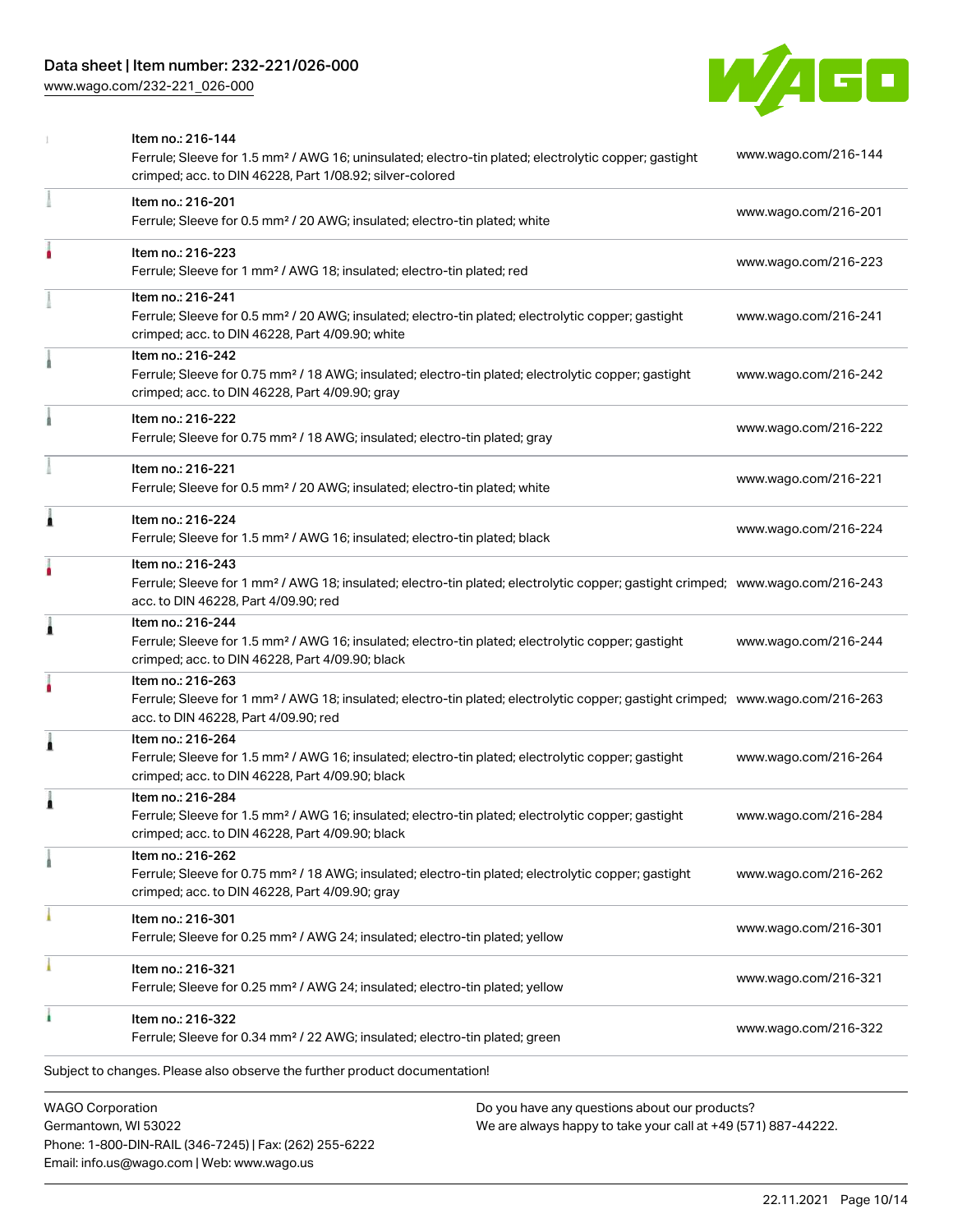Email: info.us@wago.com | Web: www.wago.us

[www.wago.com/232-221\\_026-000](http://www.wago.com/232-221_026-000)



| à                                                                                     | Item no.: 216-302<br>Ferrule; Sleeve for 0.34 mm <sup>2</sup> / 22 AWG; insulated; electro-tin plated; light turquoise |                                                                                                                |                      | www.wago.com/216-302 |
|---------------------------------------------------------------------------------------|------------------------------------------------------------------------------------------------------------------------|----------------------------------------------------------------------------------------------------------------|----------------------|----------------------|
| Insulations stops                                                                     |                                                                                                                        |                                                                                                                |                      |                      |
| Insulation stop                                                                       |                                                                                                                        |                                                                                                                |                      |                      |
|                                                                                       | Item no.: 231-672<br>Insulation stop; 0.75 - 1 mm <sup>2</sup> ; dark gray                                             |                                                                                                                |                      | www.wago.com/231-672 |
| Lecce                                                                                 | Item no.: 231-670<br>Insulation stop; 0.08-0.2 mm <sup>2</sup> / 0.2 mm <sup>2</sup> "s"; white                        |                                                                                                                |                      | www.wago.com/231-670 |
| Item no.: 231-671<br>Insulation stop; 0.25 - 0.5 mm <sup>2</sup> ; light gray<br>LEEE |                                                                                                                        |                                                                                                                | www.wago.com/231-671 |                      |
| <b>Downloads</b><br>Documentation                                                     |                                                                                                                        |                                                                                                                |                      |                      |
| <b>Additional Information</b><br>Technical explanations                               |                                                                                                                        | 2019 Apr 3                                                                                                     | pdf<br>2.0 MB        | Download             |
| <b>CAD</b> files                                                                      |                                                                                                                        |                                                                                                                |                      |                      |
| <b>CAE</b> data                                                                       |                                                                                                                        |                                                                                                                |                      |                      |
|                                                                                       | EPLAN Data Portal 232-221/026-000                                                                                      |                                                                                                                | <b>URL</b>           | Download             |
|                                                                                       | ZUKEN Portal 232-221/026-000                                                                                           |                                                                                                                | <b>URL</b>           | Download             |
|                                                                                       | EPLAN Data Portal 232-221/026-000                                                                                      |                                                                                                                | <b>URL</b>           | Download             |
| CAD data                                                                              |                                                                                                                        |                                                                                                                |                      |                      |
|                                                                                       | 2D/3D Models 232-221/026-000                                                                                           |                                                                                                                | <b>URL</b>           | Download             |
|                                                                                       | <b>Environmental Product Compliance</b>                                                                                |                                                                                                                |                      |                      |
| <b>Compliance Search</b>                                                              |                                                                                                                        |                                                                                                                |                      |                      |
|                                                                                       | Environmental Product Compliance 232-221/026-000                                                                       |                                                                                                                | <b>URL</b>           | Download             |
|                                                                                       | Subject to changes. Please also observe the further product documentation!                                             |                                                                                                                |                      |                      |
| <b>WAGO Corporation</b><br>Germantown, WI 53022                                       | Phone: 1-800-DIN-RAIL (346-7245)   Fax: (262) 255-6222                                                                 | Do you have any questions about our products?<br>We are always happy to take your call at +49 (571) 887-44222. |                      |                      |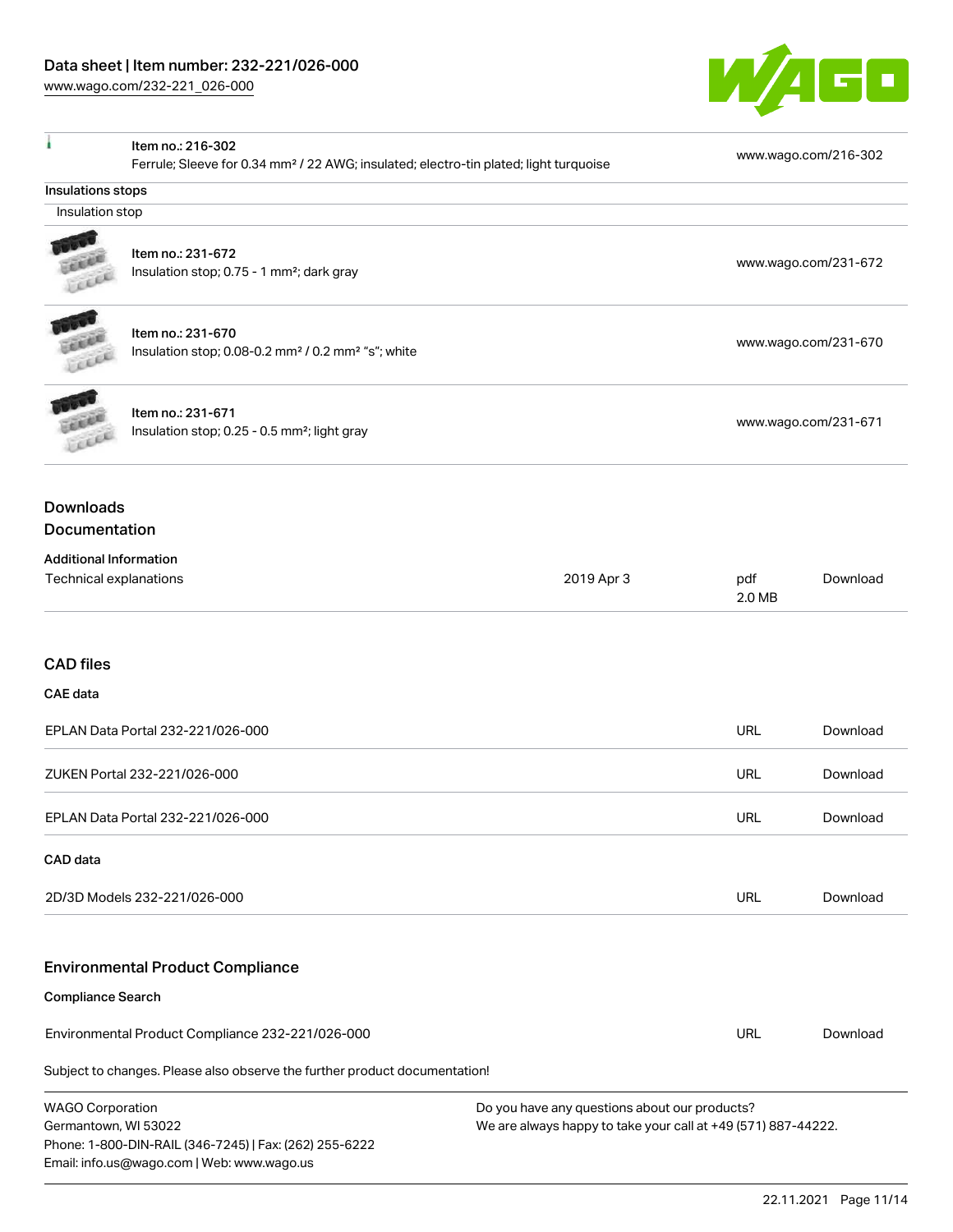

1-conductor female connector, angled; CAGE CLAMP®; 2.5 mm²; Pin spacing 5 mm; 21-pole; 2,50 mm²; gray

#### Installation Notes



Inserting a conductor via 3.5 mm screwdriver – CAGE CLAMP® actuation parallel to conductor entry.



Inserting a conductor via 3.5 mm screwdriver – CAGE CLAMP® actuation perpendicular to conductor entry.



Inserting a conductor into CAGE CLAMP® unit via operating lever (231-291).



Inserting a conductor via operating tool.

Subject to changes. Please also observe the further product documentation!

WAGO Corporation Germantown, WI 53022 Phone: 1-800-DIN-RAIL (346-7245) | Fax: (262) 255-6222 Email: info.us@wago.com | Web: www.wago.us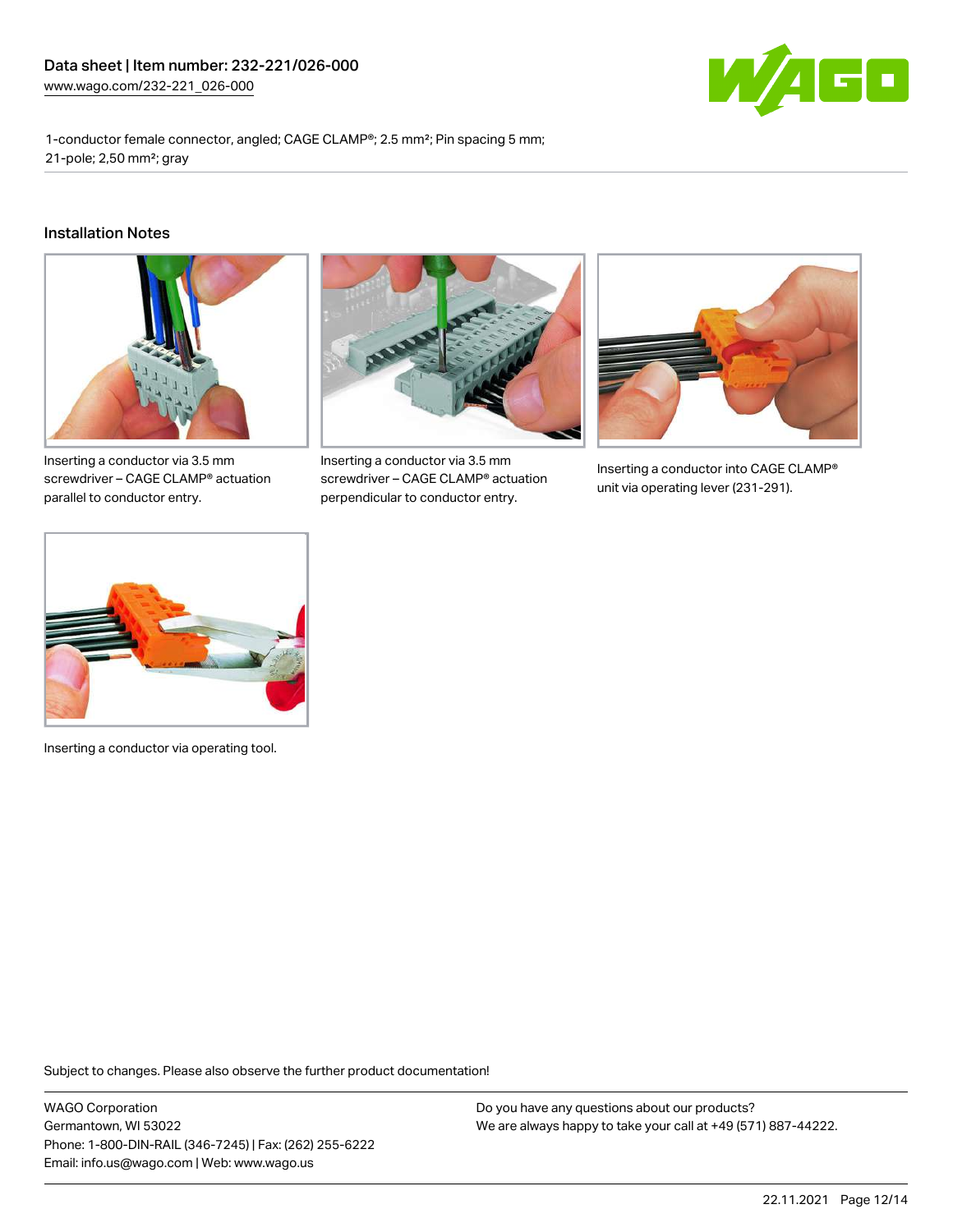



Coding a female connector by removing coding finger(s).



Testing – female connector with CAGE CLAMP®

Integrated test ports for testing perpendicular to conductor entry via 2 or 2.3 mm Ø test plug

#### Installation



Male connector with strain relief plate



Strain relief housing shown with a male connector equipped with CAGE CLAMP®

Subject to changes. Please also observe the further product documentation!

WAGO Corporation Germantown, WI 53022 Phone: 1-800-DIN-RAIL (346-7245) | Fax: (262) 255-6222 Email: info.us@wago.com | Web: www.wago.us